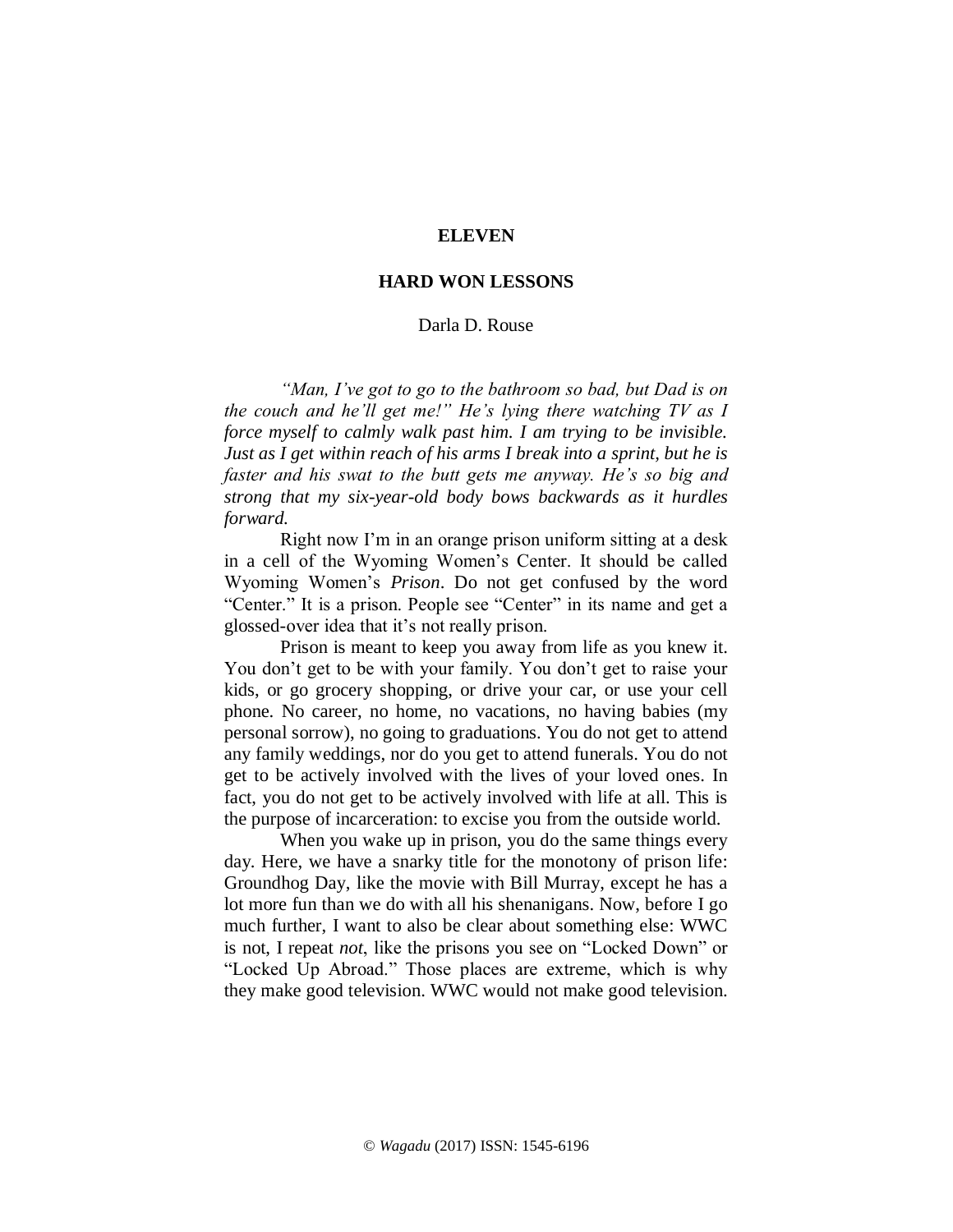In fact, a staff member here once told me that they sometimes refer to this place as "Prisoneyland." That also might be a bit extreme, but try to form a mental picture of something in-between and you will have a better idea of what this prison is like.

We do not have fights every day or have to worry about getting raped or "shanked." Yes, there have been some fights over the years but nobody has ever been shanked here (not that it couldn't happen, but I pray it never does). I have never heard of anyone being sexually assaulted here but I must say, as inmates, we are stripped of our right to consent. So any sexual activity is defined as sexual assault. The point is, this "Center" is prison and being in prison sucks, but if you have to be in prison this is not such a bad place to be. There are a lot of worse places.

*"It's your turn to ask him!" whined my older brother. I take a deep breath, knowing that he's right. He goes with me to the front porch where Dad is fixing a step. I'm scared 'cause I know he's gonna yell at me. It's summer in Texas so it's extremely hot and it's only noon. Mom is at Nursing school. If she were here we could ask her. "Dad?" I'm trying to not show fear. He gets annoyed if he sees me being scared. "What?" He sounds annoyed already. "Can we eat lunch?" My heart is pounding. "I don't care." Immediately I'm relieved. My brother and I take off running to get the other kids, excited that he didn't get mad.* 

This isn't a story about prison life nor is it a mitigating tale about the events leading up to my crime in an effort to get you to understand me. In fact, if it weren't pertinent to what I have to say here, I wouldn't bring up the sins of the past at all. I didn't write this to express to you my woes or use this as a means of catharsis.

I have done that already. Some of it has been pointless – me just spinning my wheels. Some of it has been very good. All of it is vital to the process of changing my life.

I write this because I have to. I have learned too much from the wrongs that I have done to just keep it to myself. My crimes were terrible for my victims, their family, my own family, and the community where it happened. It would remain a gaping wound, a black hole of regret and pain in our lives if we left the event as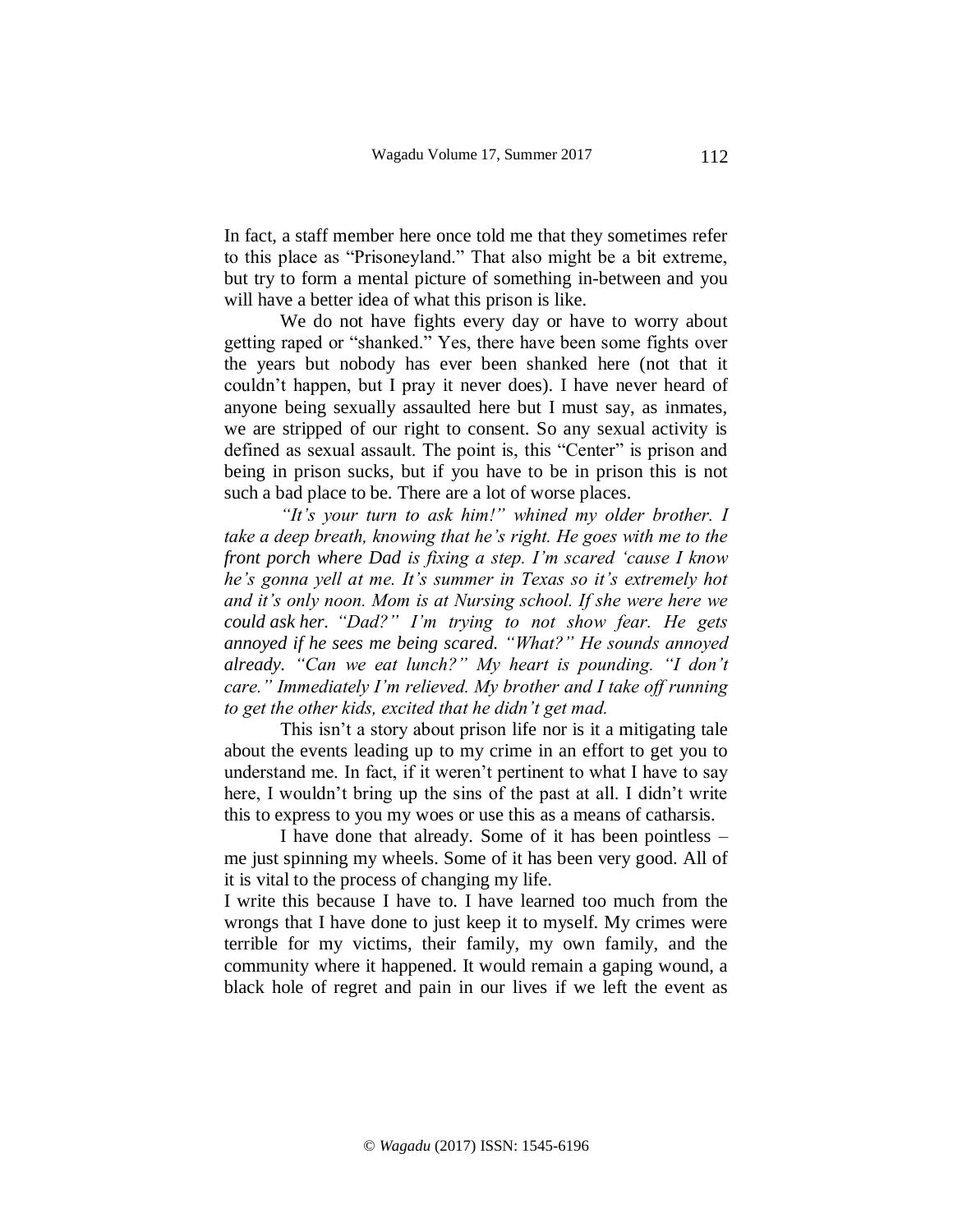only what it was: terrible. It would drain us of health and happiness, leaving us a sad waste of humanity. That cannot be the lasting result of my terrible sin. I won't let it be.

There is nothing I can do to make things right again. We have all heard someone who's made a terrible mistake ask, "How can I make it right?" I believe my own victims would be appalled and angrily offended to hear me ask that question. I certainly would be. I have been a victim and if the man who hurt me said that I would want to punch his lights out. No, there is nothing anybody could do to make it right. However, what we can do is let God cause good things to come from our offenses. That is my prayer.

This leads me to my first hard won lesson: everything does *not* happen for a reason. Anybody who's ever been a victim would balk if they heard their abuser say, "This happened for a reason." Oh man, do I disagree with that statement. It is one way of anesthetizing ourselves to the pain our iniquity causes.

Usually you hear it from some well-meaning person trying to make you feel better after you've lamented about your misdeeds. And I usually respond by vehemently saying, "No, this did not happen for a reason. I did not commit my crime for a reason and God didn't let this happen for a reason. What reason could it have been, so that I could learn a lesson? Or, worse yet, so my victims could learn a lesson?" The well-meaning person might then ask, "You don't think God does things for a reason?"

Whoa, stop right there. God didn't do this and He didn't want me to do this. My crimes are not an indicator of God's will in my life. He celebrates good choices and mourns the bad ones, but He gave us the right to make our own decisions. God is a good Father and, just like our earthly fathers should do, He works to lead us in the right direction and stop us from making poor decisions. We are not puppets on a string. He works in our lives when we let Him.

The emotional salve we are looking for is that God causes all things to work together for the good of those who love the Lord, and are called accordingly to his purpose (Romans 8:28). This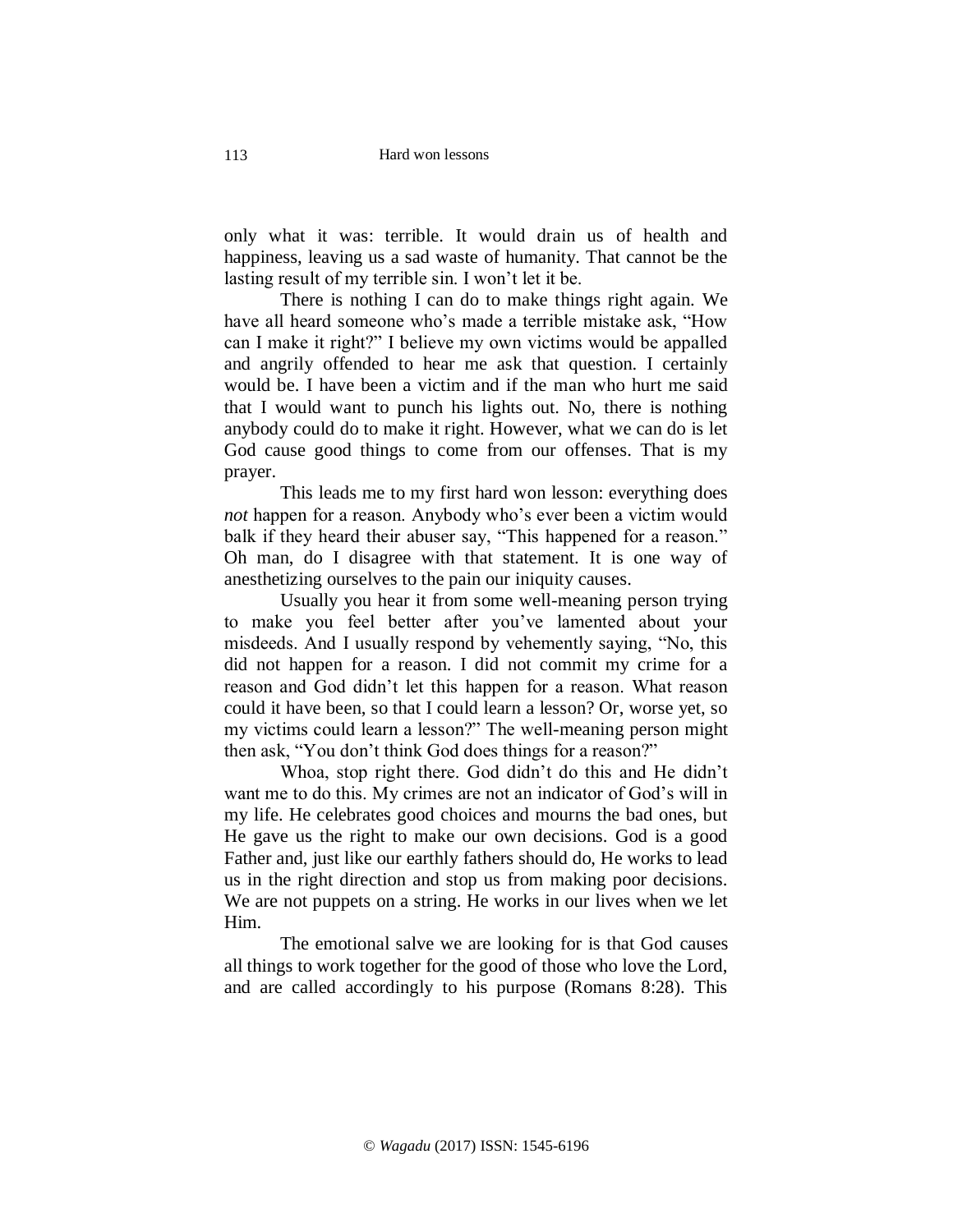means that when we submit ourselves to Him, He will bring us back into right standing with Him.

*I bet Mom is sad today. She has to drive around all by herself to her patients' houses. I wish I could be with her. God, please help Mom not be sad and lonely. I hate having to stay here with Dad and the kids when Mom's out there by herself. She needs me. I'm old enough, I could help her! Please, God, help my Mom since I couldn't go with her.*

As you can tell, I am a believer. My parents took us to church regularly and I loved it. Without a doubt I know that God loves me and by grace I am saved. It's that "by grace" part that I have learned the most about, through this whole crime and incarceration business. Grace was an obscure, ethereal concept before. I understood it logically but if you were to ask me to explain it as it applies to my life I would not have been able to, except of course, by Jesus' death on the cross. Now, however, I see grace clearly.

The best way to define grace in my life is to tell you about the two wonderful people God has given me. Their names are Charlie and Cheri. When I first met Charlie I felt petite, and trust me when I tell you that I am not. I'm just shy of 5'9'' and, in 2007, 150ish pounds. I walked up to where Charlie was sitting in the Visiting Room to greet him and when he stood up it was as if he sprouted from the chair and reached the sky like Jack's beanstalk. I had to lean back a little just to be able to look up at him. I had already known Cheri for several years by this time. I should have asked her what he looked like to prepare myself. Granted I see male officers every day, it had been a while since I had been in close proximity to a "real" man. Male officers are real men, I know, but I cannot view them as such. They are officers, therefore they are cogs in the machine: impersonal, un-relatable, borderline inhuman, here to do a job and keep us from strangling each other. Okay, so that might be a bit of an exaggeration of my true feelings because I do care for several of them, but suffice it to say that it is unwise to see officers, male or female, in a social light.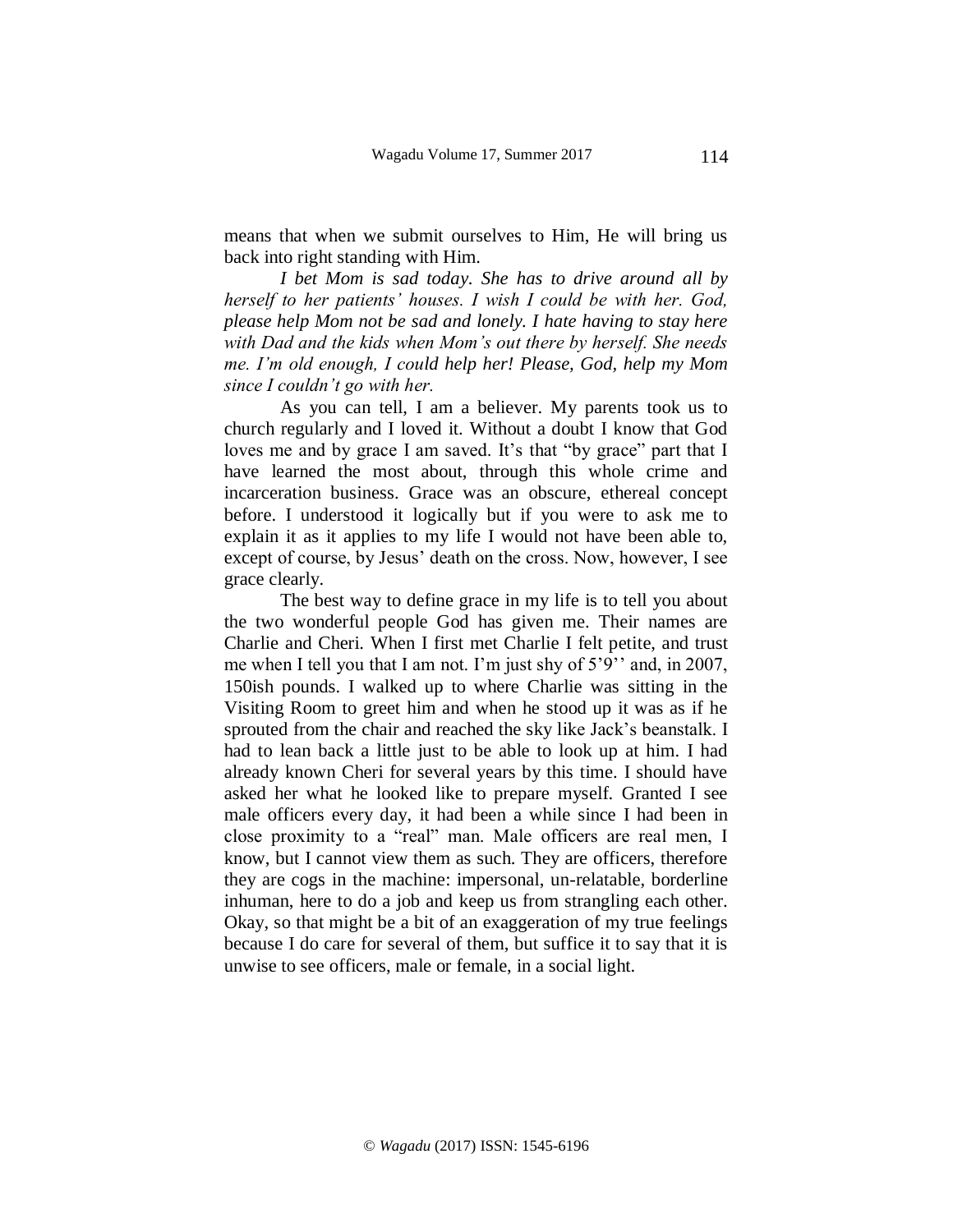Hard won lessons

Charlie is actually only  $6'2''$  – still tall but not extremely so. I think I was just surprised to walk up and greet a normal man, watch him unfold himself to stand head and shoulders above me, to shake his hand and…Wait, I must stop here. After the surprise of how tall he was I have to say that I was shocked at the size of his hands. That man shook my hand and I felt a moment of anxiety when my hand disappeared into his. It was like he was wearing meat gloves. His hands were so muscular that even his fingers had muscles. How is that possible? I was immediately fascinated. So after we sat down and spent a few minutes getting acquainted, I asked about his hands. He turned them over, palm up, to reveal a working man's hands: ragged nails, creased with grease, smelling of gasoline. When was the last time I smelled gasoline? To my amazement, it was refreshing. It made me think of being out of prison, of the outside world. I even asked if I could smell them. Apparently, he washed his hands in the stuff to remove the grease they were coated in from working on their property's windmills. They are ranchers, real salt of the earth kind of people and they are my god-family.

Charlie and Cheri (pronounced like "sherry") are 78 this year. He is a gentle giant: quiet, unassuming, peace-loving, and hard-working. Cheri is his perfect compliment: a petite German woman with grit in her soul, as tough as Charlie is gentle. They have been coming in to visit me for several years. God has put them in my life to show me grace, to help me heal, and to demonstrate a different way to live.

*Ugh, I hate this house! Moving here is the worst decision Mom and Dad ever made. This house is practically falling down around us. Plus, we're out in the middle of nowhere. They fight all the time, mostly because Dad can't find work and Mom spends too much money. He's been watching me, too, when he doesn't think I notice. He gets into bed with me to go back to sleep after Mom leaves for work and I can't stand it. It's disgusting but he acts like there's nothing wrong with it and gets mad if I try to get up. I live in constant fear that he'll try to touch me again. It makes me sick.*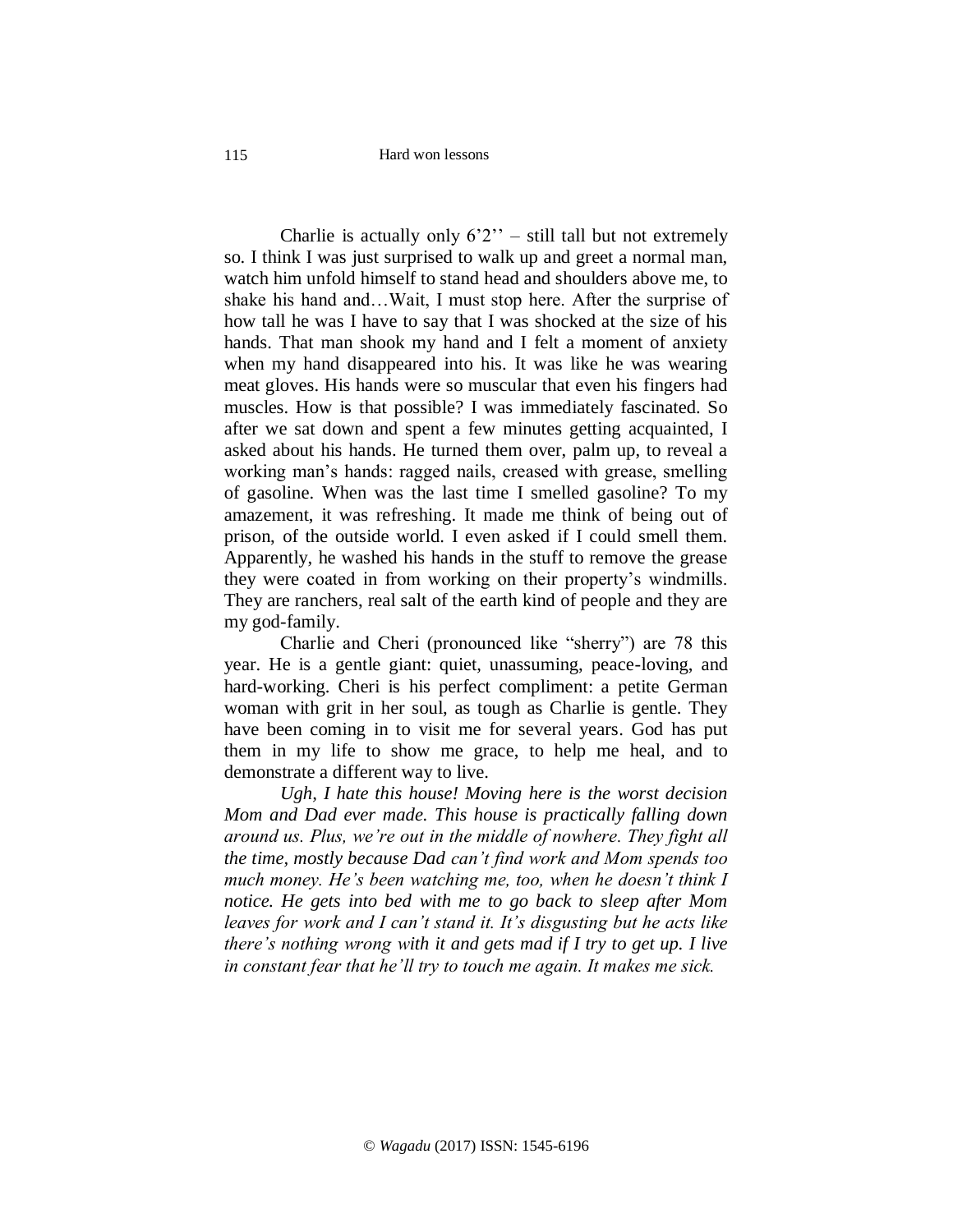You see, my "real" families live in Texas. I say "families" because I have two sets of parents and siblings: bio, half, and step. I was alone up here in Wyoming, except for the man I committed my crime with (my boyfriend at the time), and being alone in this state makes you feel as though you've stepped off the map. It is lonely even in prison. Maybe, especially in prison. You would be surprised at the number of people who do not know that Wyoming is a state. I must admit, to my embarrassment, that I didn't know until my boyfriend and I drove into it back in 1996. I thought it was a city. Ridiculous, huh?

My families are good to me and I miss them very much. I grew up with my Mom, stepdad (who I call Dad), two siblings from their marriage and sometimes my two step-siblings from his first marriage. Dad was a tyrant and Mom was codependent. Our family was what I call "normally dysfunctional." By that I mean that all families have issues. They range from "I had a great childhood" to "I may have lived through it but I wish I hadn't." Our family would probably fall somewhere on the wrong side of middle.

*I can hardly believe it; he wants to be around me all the time. He protects me, even from Dad. He loves me! This must be what everybody talks about when they talk about being in love. I can't believe he loves* me*. No wonder this is such a big deal to people. He must be the man God wants me to be with. I prayed to marry a man that has some of the same amazing characteristics my brothers have and he's got both their names! His first and middle names are their names. Amazing! That has to be a sign that he's the man God wants me to marry.* 

My family of origin was far away in Texas, and until several years into my prison sentence, I didn't have a relationship with my father and his family. This lack of meaningful relationships left me a very broken girl in a tiny prison in the least populated state with nothing and no one. Broken down, hopeless, and ashamed, by the time I got to prison, I didn't even have myself.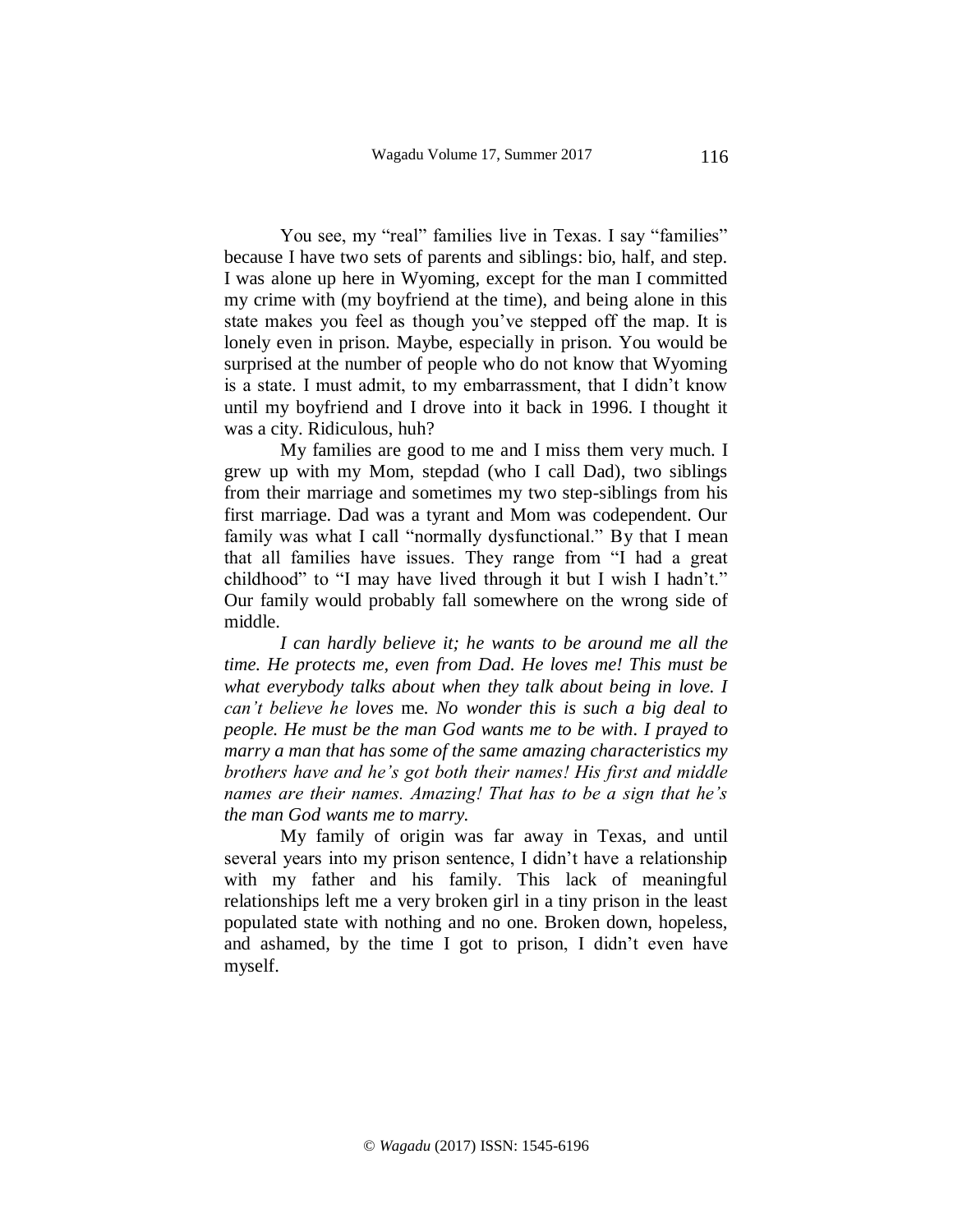In 2003 I met Cheri. She was assigned to me as a community mentor by a privatized halfway house that I applied to in preparation for a hearing with the Parole Board. The whole process is complicated and unnecessary for the purpose of this story, so suffice it to say, it is not a normal occurrence for a longterm inmate to have a mentor from the community. In fact, it is very rare. It is evident to me now that God placed her in my life for a purpose.

I told her upfront about my crimes so that she wasn't going into our friendship unaware of what I had done. Plus, I thought that if she was going to "fall off," it needed to be sooner rather than later. People sometimes do that, they fall off the face of the Earth, so it seems. All of a sudden they stop coming to visit and stop accepting your phone calls, mostly because a husband has found someone new, or your family and friends assume that you know they love you but they're too busy to write, or worse, they decided it's just too hard on them emotionally. It's heartbreaking to us inmates because it gives life to the phrase, "out of sight, out of mind." I tried to avoid that heartbreak and I thought that if she heard about my crimes they might have been a deciding factor for her. She didn't fall off, though. She came back and she kept coming back. For a long time I was surprised every time I would hear, "874 to Visiting."

What a treat she was: always kind and glad to see me. I was amazed that God made people like that. What made her want to come into a prison and visit a woman who had committed a violent crime against an older couple, especially since she was older, too? I could hardly believe it. We had such sweet visits. She'd tell me about her family, how she volunteered at the Senior Center, about their ranch and the cows. For some reason, I especially liked hearing about the cows. I like cows. Don't judge.

I told her about what it was like in prison and she was genuinely fascinated by prison life, which was interesting to me. It was the first time in my life that I had the benefit of someone giving me that much undivided attention and sincerely listening to what I had to say. When I was a child people were annoyed when I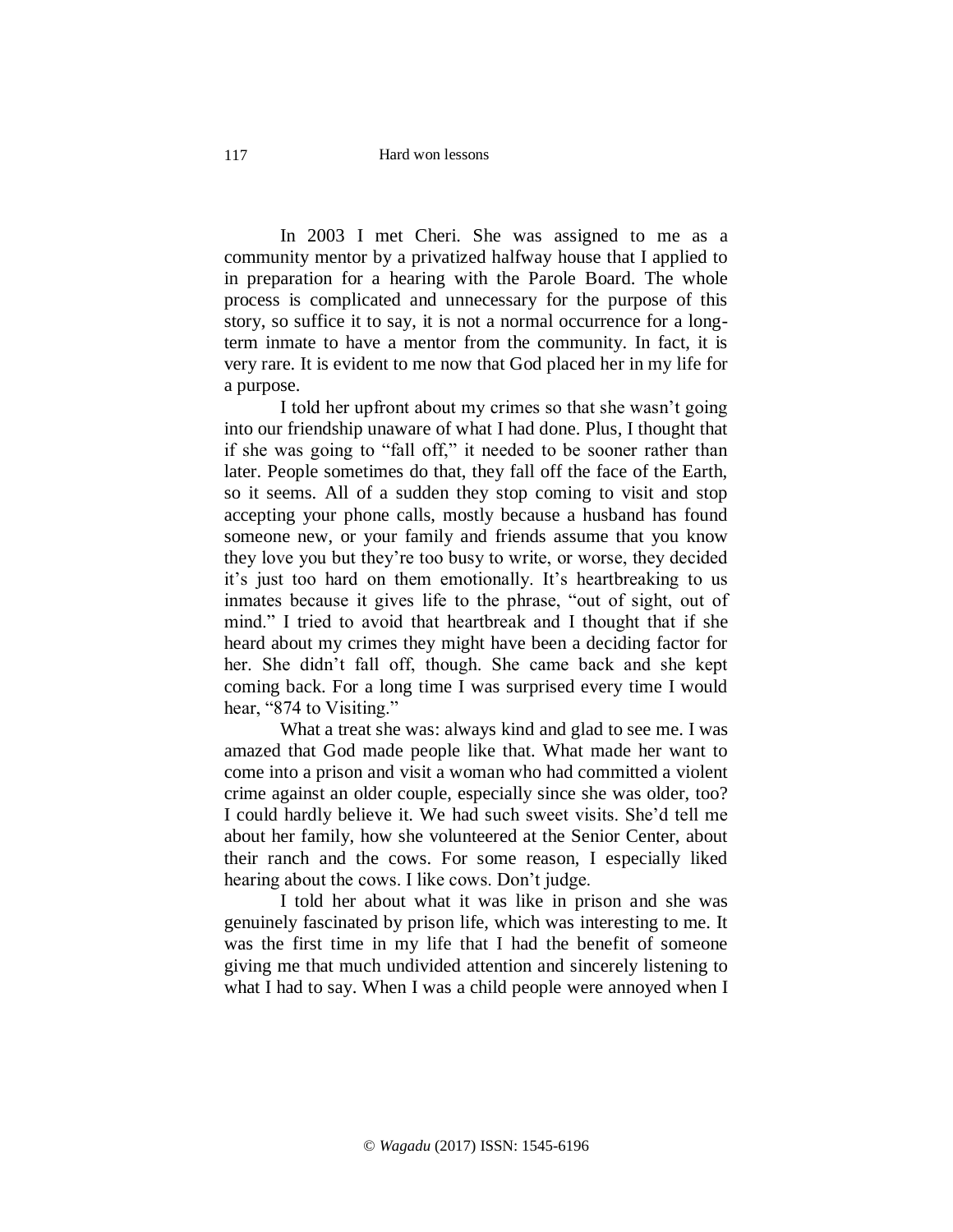spoke. As a teenager what I said didn't count. Once I became an offender *everything* I said was "used against" me. When you're a convict, the only people who care about what you say are your family, if you haven't screwed up too many times. Being listened to is an amazing gift and Cheri gave that to me.

The first couple of years her visits were infrequent and short. Charlie would drop her off and then drive around town, waiting to pick her up at a specified time. Then, in 2005, I was transferred to a Texas facility along with several other ladies to make room for the expansion of WWC.

When I was in Texas, my "real" families came to visit me often and it was great. My mom took nursing jobs close to the facility so that she and my dad could visit frequently and we were able to experience a good healing process. My biological father and his family also came to visit and we began to develop relationships. Up to that point, we had only exchanged letters a few times a year.

Another hard won lesson: Time equals relationship, meaning that the more time you spend with someone the more bonds you build with them. Oftentimes, relationships develop by default, simply because of the time you spend with each other. That applies to any kind of relationship. These decisions should be made with a conscientious effort.

Cheri and I wrote back and forth for a little while I was there and, in 2007, when I came back to WWC, she was right back in here to visit. I was very surprised when I heard my number called to Visiting. I had even forgot that Cheri was still on my approved Visitors' List. I walked into the room and there she was with a smile and a hug for me. Wow, I was amazed again that God made people like her. What in the world did I do to deserve her in my life?

It was later that year when Charlie started coming in with Cheri to visit me and then they started coming in more often – about every two or three weeks. They were so kind, attentive, and welcoming that it was easy to love them.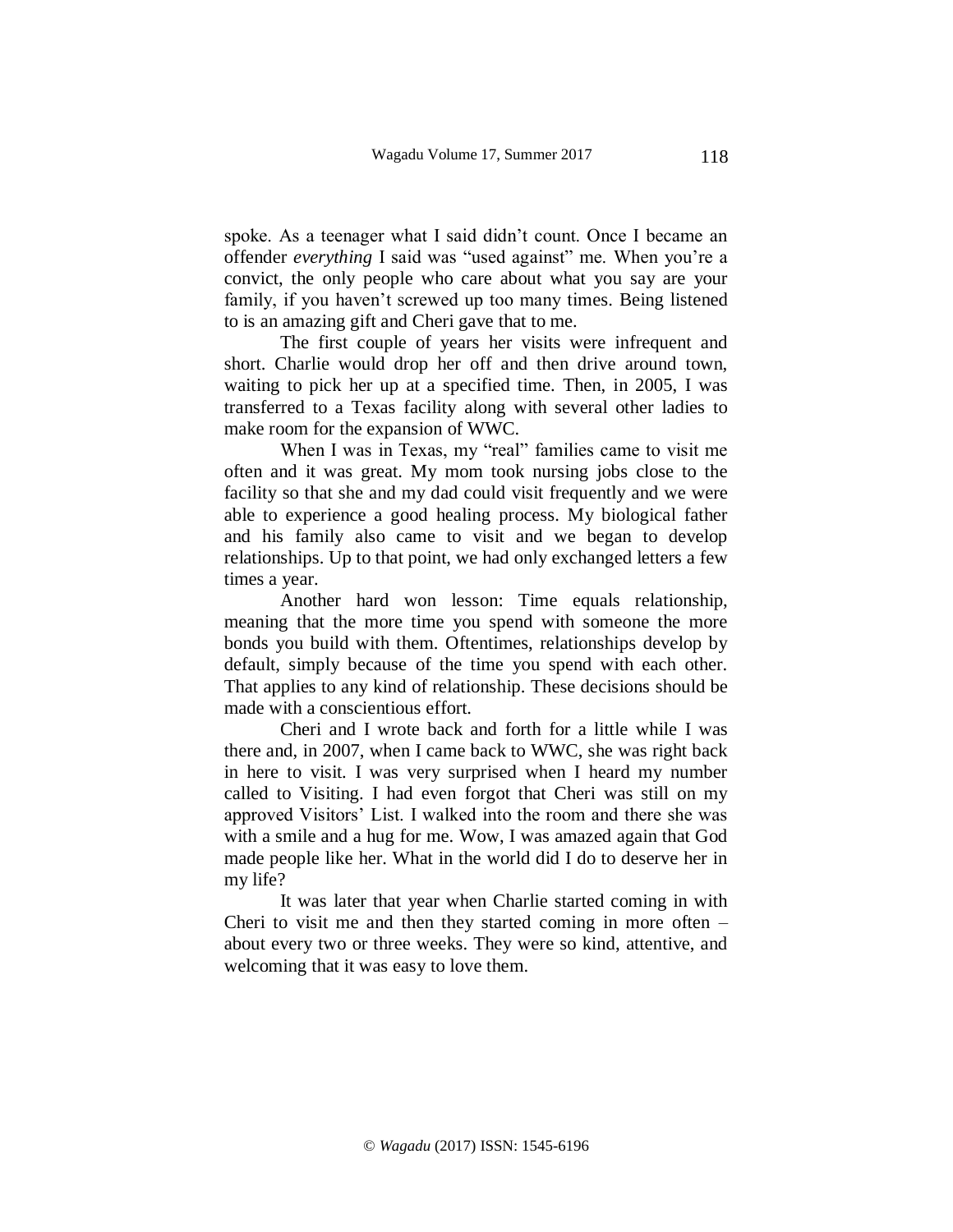Charlie and Cheri and their entire brood actually, adopted me as one of their own. Likewise, they are part of my family, one that God has given me, to help mold me into the woman that He wants me to be. I now think of them as part of my "real" family. The only difference is that Charlie and Cheri *chose* to be a part of my life, and that choice is as strong a bond as blood. They are grace personified; a walking, talking example of what God intended when He gave us grace.

Hard won lesson: Love is a choice and that choice is a privilege. Use it wisely. Treasure it. Remember, though, as with anything of value, love needs to be cared for correctly. I am blessed beyond measure by the people that God has allowed me to have in my life. This world would be a different place; prison would be a different animal if all inmates had such people in their lives.

*Oh God, I can't believe this is happening. They are terrified. They're terrified of me! I can't make myself look at them in the eye, but I can see that they are afraid that we will hurt them. They're so quiet and they keep looking at each other. I just don't want to be doing this! I wish they could see that! Just don't show fear, Darla. That will only make it worse. I don't want to hold this gun, but he told me to. Maybe if I talk to them they'll see that I'm not evil. All they see is me holding a gun. How is this happening? Please, don't think that I'm evil. I'm not really evil, I promise! I don't want to be doing this, but I don't know what else to do!*

At my sentencing, the judge told me that I was selfish. He said many things to me actually, but I only remember that one point. To paraphrase, I put the lives of other people in jeopardy because I was being self-absorbed. I was so consumed with keeping the man I was with from getting mad at me that I participated in victimizing two innocent people. That is selfishness and cowardice at its worst.

Well, this is not about me anymore. I made this about me for too long. It's about them and the other people like me who haven't hurt "them" yet. Most importantly, it's about keeping that from happening. I do still wonder how this happened, to tell you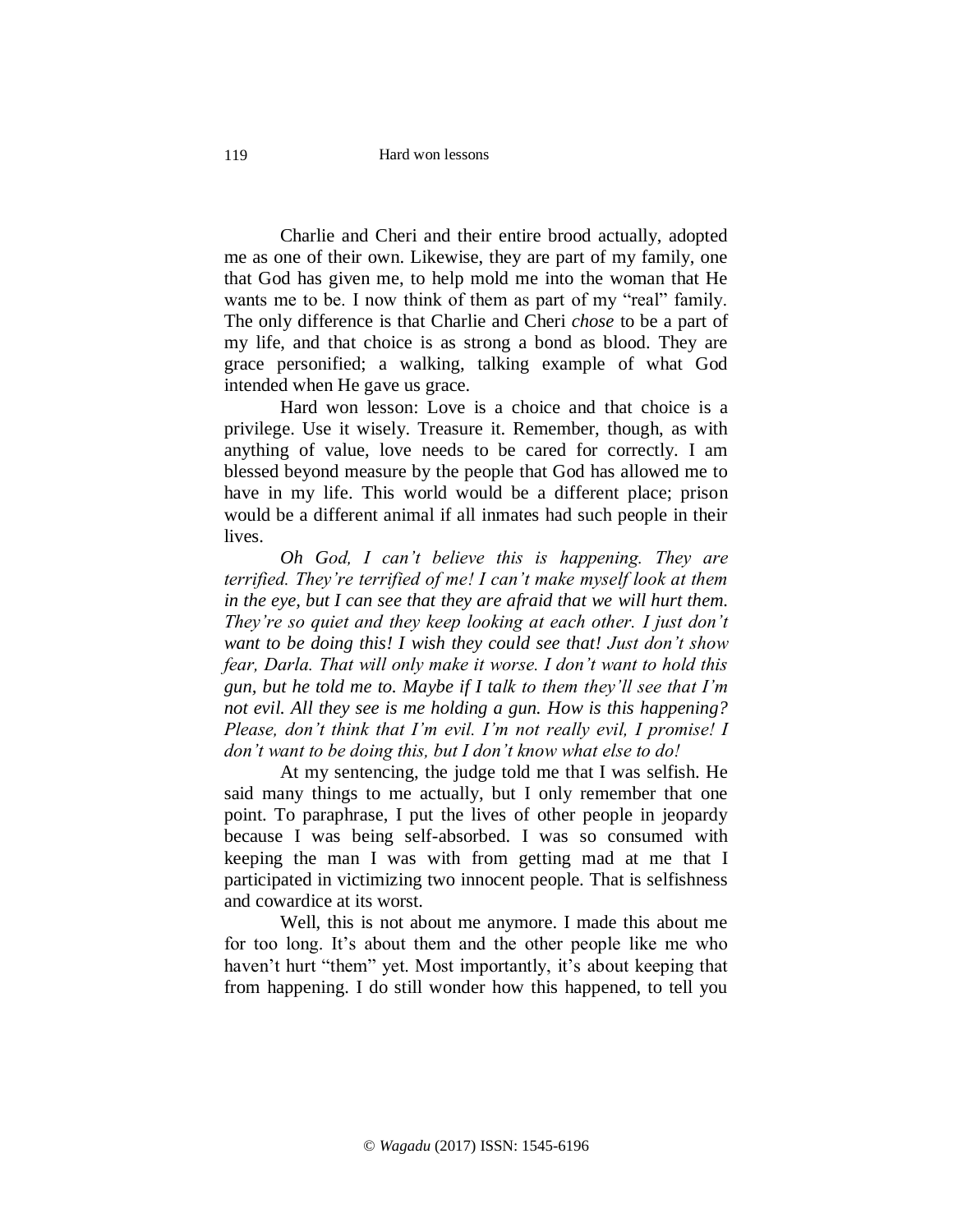the truth. How did I get here? Wait… there's that 'I' again. Man, it's hard not to make it about me. Stop this! I'm here because my decisions got me here, and how did I do that? By making everything about me.

What do people say that insanity is? Doing the same thing over and over again, expecting a different result. I'm not so sure. I've been in prison long enough to see insanity in people, and by my definition, it's unpredictable, but I digress. The point is, I keep doing the same things hoping that one day things will turn out okay.

I really don't want this to be about me anymore. Prison fosters that notion, by the way. Me, me, me… We come here and the staff says, "This is the only time in your adult life that you'll get this kind of *opportunity*: to focus on *you* and change *your* life." This may be true, but the underside to that silver lining is that it encourages self-centeredness. I don't know about you, but when I committed my crimes, I was being completely, 100%, deploringly self-centered. Not that I recognized that at the time. In fact, when I was told that by my judge at my sentencing, I was shocked and wanted desperately to defend myself. For years afterward, I still wanted to explain things and help people understand what I was feeling. I wasn't *trying* to be selfish at all, I was trying to…

And the defensiveness begins. Hard won lesson: Intention is meaningless unless it is followed by action. It doesn't matter that I didn't *intend* to harm people. My intention was one thing, but my actions were another. It is my actions for which I am in prison. There is no defending what I did to be in prison, however, if you want to know what and why, I will tell you. But please, if morbid curiosity is why you want to know, don't ask. I may be in a cage, but I'm not a sideshow exhibit. If you would like to understand, because my crime is so incongruous with what you see in me today, I would be obliged to talk to you about it. Yes, it will hurt and is still shameful, but I believe that it would be a terrible waste and dishonor to the victims of my crime if I didn't share the wisdom that I have gained from it.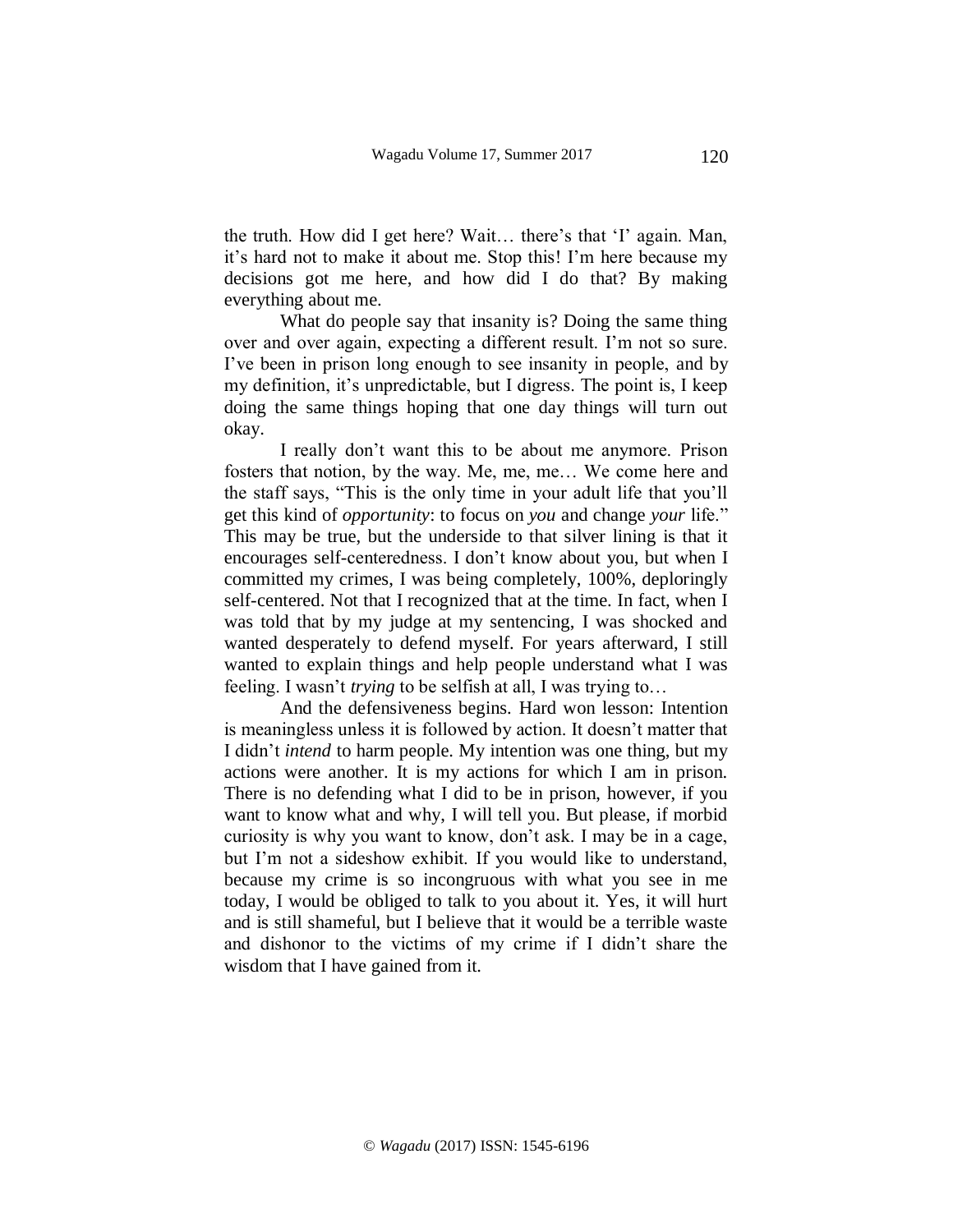*"Are you ready?" he asks as he looks at me, holding the gun between his knees. I know what he means. He is going to commit "suicide by cop" and take me with him. He told me once that he would never go back to jail, that he would go down shooting first. Crying, I say, "I don't want to die." On the inside I am begging him not to do it. He takes a deep breath and time stands still. I cannot allow myself to think about what will happen next. This moment is electric with terror. I can't breathe and I almost wish my body would explode just to get this over with. Slowly, like time hesitates to restart itself, he sets the gun on the floorboard and lifts his hands in the air. I do the same. Both truck doors get ripped open by the cops that have surrounded the vehicle. We are yanked to the ground.*

Do you ever wonder what makes inmates with long sentences keep going every day? What make us simply not give up? I mean, let's be real here: the outside world hates us. We are the lowest of the low. We cannot be trusted around normal people. We are different, less-than. Right?

That might be a bit harsh. It may not be exactly what everybody thinks, but there are people out there who do think this, especially victims. I don't blame them; I would think that too if some crazy person kidnapped my grandparents, which is what I did. I would want justice. I would want the offender to suffer.

I recently watched a movie that shook me to my core. It was *Secret in Their Eyes* with Julia Roberts. In the movie, Roberts' daughter is brutally raped and murdered. The offender goes free because he is acting as a snitch for the Counter Terrorism Team, of which Roberts' character is a member. The crime gets covered up by law enforcement. Thirteen years later, it is discovered that Roberts' character had captured that offender on her own, and kept him all those years in a prison cell that she built. She reasoned that since the "law," her own coworkers, refused to convict and sentence this monster who so brutally killed her daughter, she would do it herself. Who could blame her for feeling that way? Roberts' character created a prison for the man who destroyed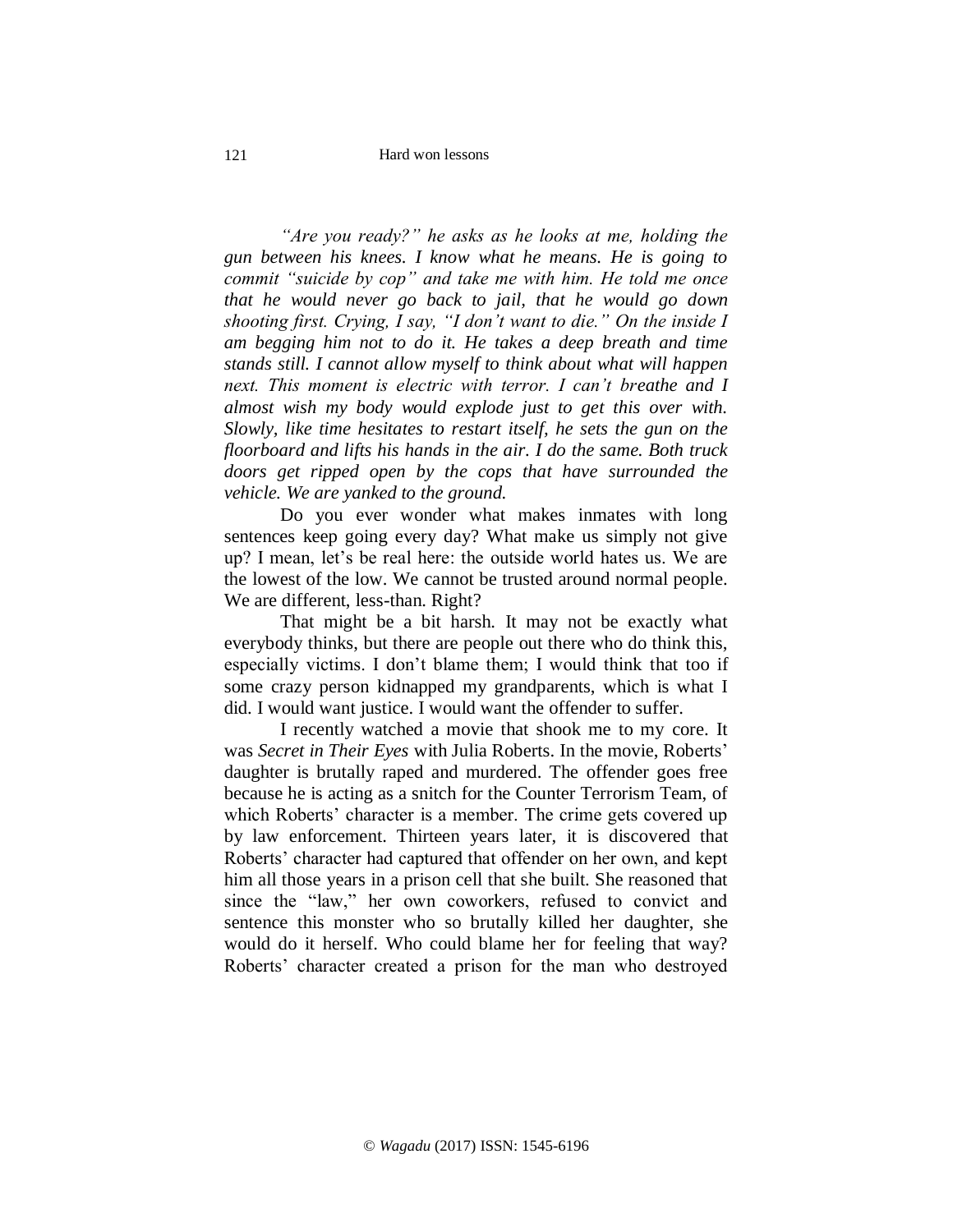what was most precious in her life, but the sentence she enforced imprisoned her as well, and crushed what was left of her spirit.

This movie caused me so much angst. I would understand it if my victims had similar feelings towards me. I wondered why the offender in the movie kept going. Why would he, after 13 years of hopeless captivity, keep waking up each morning? I don't compare my circumstances with his, but the same questions apply. What keeps us going every day and why do we keep trying? The simplistic answer is this: nature's law of self-preservation. Whether our living situation is good or bad, we keep waking up each morning because Life requires us to. Life wants to survive, and it matters very little how we feel about it. This is why the offender in the movie was still alive after so many years of an abysmal existence. This is what we call survival mode and a frightful amount of people know too well what it's like.

Many 'lifers' exist in a version of survival mode. We wake up each morning and we do the next thing. We brush our teeth, go to work, watch TV, maybe hangout with friends. We simply do the thing that comes next. On the whole, that is why we keep going. We have to; our life makes us. I consider this to be living by default. This is a concept that I read about in a book several years ago. You deal with whatever is in front of you and hope something good comes out of it. I'll use an experience of my own as an example. My boyfriend said that he would take care of us. We were on the run with very little money and no definite direction. I was scared. I missed my family and felt terrible guilt for running out on them. We were fugitives from the Texas law. We had committed several incredibly stupid crimes in Texas. Instead of making my own decisions for my life, I let my boyfriend do it. He told me that he would get us out of the mess we were in and since I didn't know what to do, it was easier to let him figure it out.

From that I learned one of the hardest won lessons: Make your own choices. No matter who leads the way, you will participate in paying the consequences in the end. Letting other people choose for you does not let you off the hook. Silence is consent.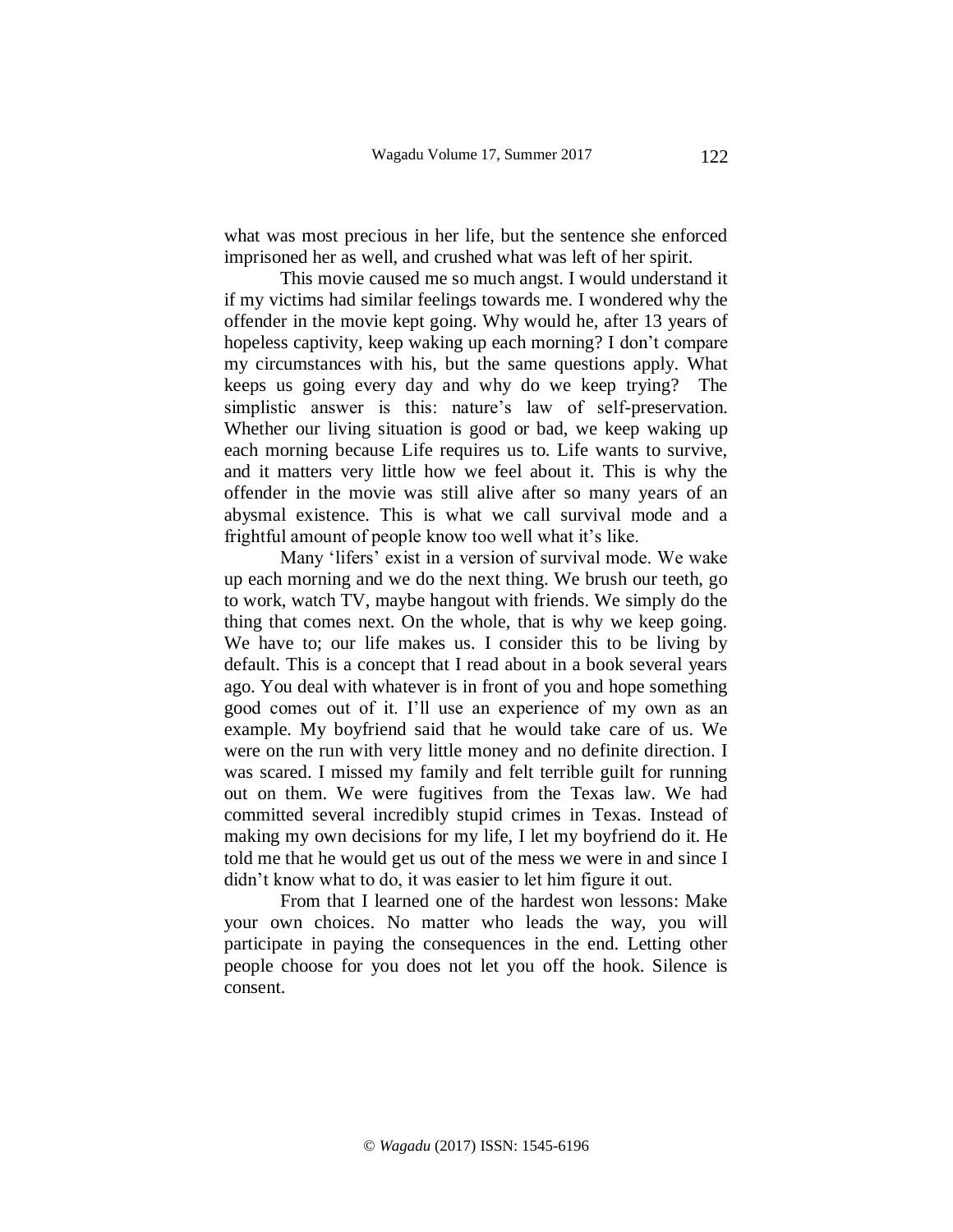Think about it this way: you purchase a new computer and it comes with default settings, correct? Do you change the settings? If you don't, are you content with what's available? On a computer, this is not a big deal, but how about your relationships? Who sets the tone of your relationships and makes decisions? Do you, like a river, follow the path of least resistance?

*God, please don't let me wake up in the morning. I can't do this. This is my worst nightmare come true. The whole world hates me; they really do think that I'm evil. I know what I did was evil, but I am not! Please help everybody see that. I didn't mean to hurt anybody. I'm so sorry for what we did. This hurts too much. Why did You let this happen, God? You could have stopped us or saved me and saved them from all the terror we put them through. I know I shouldn't love him anymore. Oh my God, please make this stop, it's too much. Please, just don't let me wake up.*

At the beginning of my incarceration I had to make a decision between suicide and surrender. It was a very real and practical decision to make, it seemed. Anyone who has ever been in the depths of darkness will understand. I must admit that the main reason why I didn't commit suicide was my mother. I knew that it would take the life from her too. She had already been through enough because of me. So once I decided that death wasn't an option, I cried out to God and told Him that I gave up. I said to Him, "Apparently, I suck at life, Lord. I don't know how to do this right. So please take it. My life is now garbage and there is literally nothing that I can do with it. You can have it. I'm so sorry to be giving You my life after I have messed it up so badly, but if You want it, You can have it. I hope You can make something out of it."

After that decision came the determination that I would not be defeated by prison or what I had done here. I refused to allow this to be the sum total of my life. These walls and fences keep me here, but the health of my life and its effectiveness is not limited or confined by them.

My old band teacher from the eighth grade taught us: "Practice how you're going to perform, because you will perform